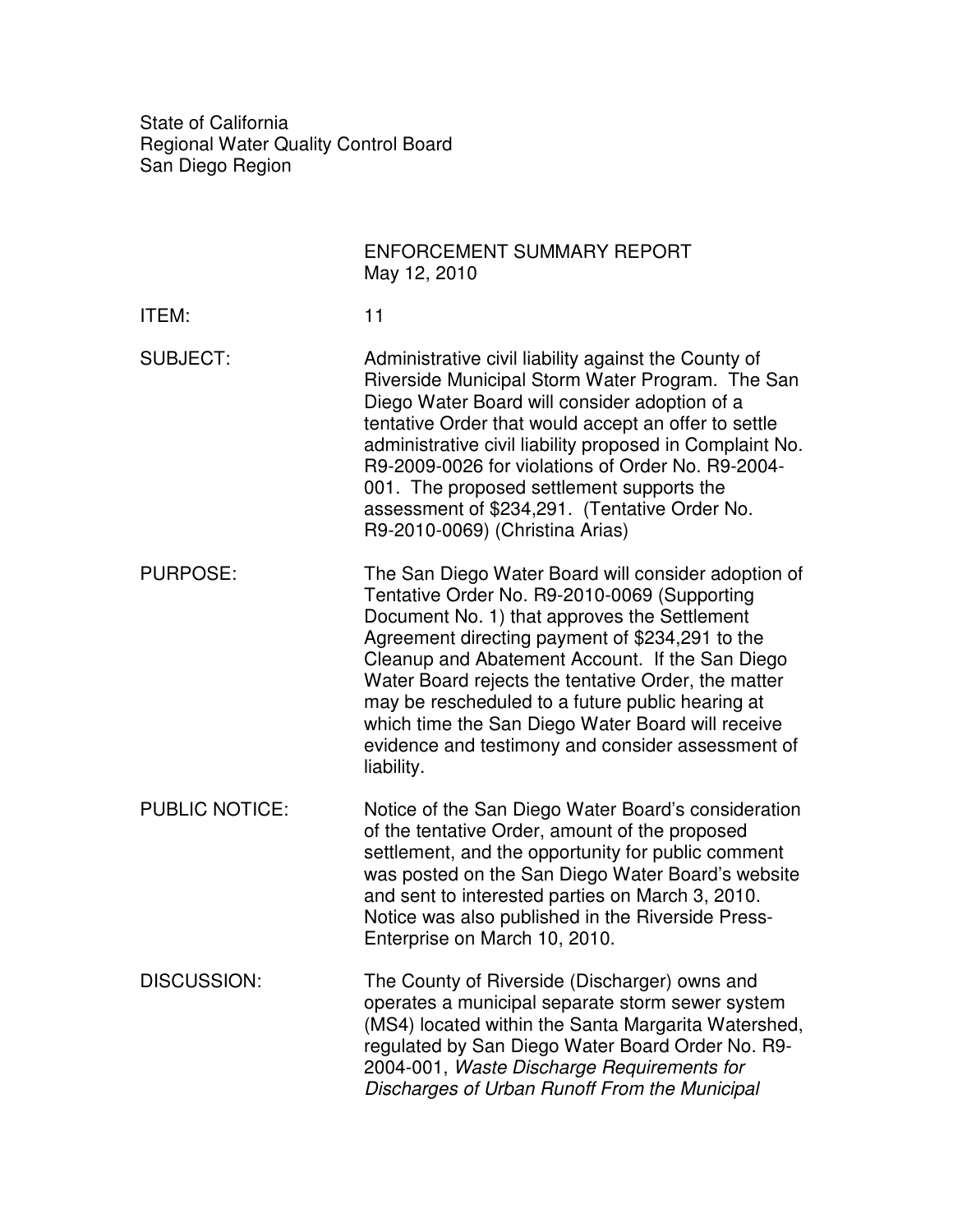Separate Storm Sewer Systems (MS4s) Draining the County of Riverside, the City of Murrieta, the City of Temecula and the Riverside County Flood Control and Water Conservation District within the San Diego Region.

On December 10, 2009, the San Diego Water Board Assistant Executive Officer issued ACL Complaint No. R9-2009-0026 with a Staff Report (Supporting Document No. 2) to the Discharger recommending that the San Diego Water Board impose an administrative civil liability (ACL) on the County of Riverside in the amount of \$612,591 for violations of Order No. R9-2004-001. The ACL includes liability for specific violations of Order No. R9-2004-001, as discussed below.

Violations of Provisions for Development Planning The Discharger violated Provision F by failing to adequately implement a Standard Urban Storm Water Mitigation Plan (SUSMP) for projects in the area of Riverside County regulated by the San Diego Water Board. Provision F requires the Discharger to develop, adopt, and implement a SUSMP by July 14, 2005. Implementation of the SUSMP and permanent, post construction best management practices (BMPs) on all construction projects qualifying as Priority Development Projects (PDPs) are necessary to reduce pollutants to the maximum extent practicable (MEP).

Failure to Implement Adequate BMPs at Scott Road The Discharger violated Provision F by failing to (1) implement adequate post-construction BMPs at the Scott Road Improvement Project, and (2) review and ensure that the Scott Road Improvement Project met SUSMP requirements prior to issuing building or grading permits for the project.

## Violation of Discharge Prohibition A.3

The Discharger violated prohibition A.3 by failing to reduce pollutants to the MEP in the discharge from its MS4. By failing to implement the SUSMP and BMPs at the Scott Road Improvement Project, the discharger failed to reduce pollutant concentrations to the MEP for any post-construction runoff ultimately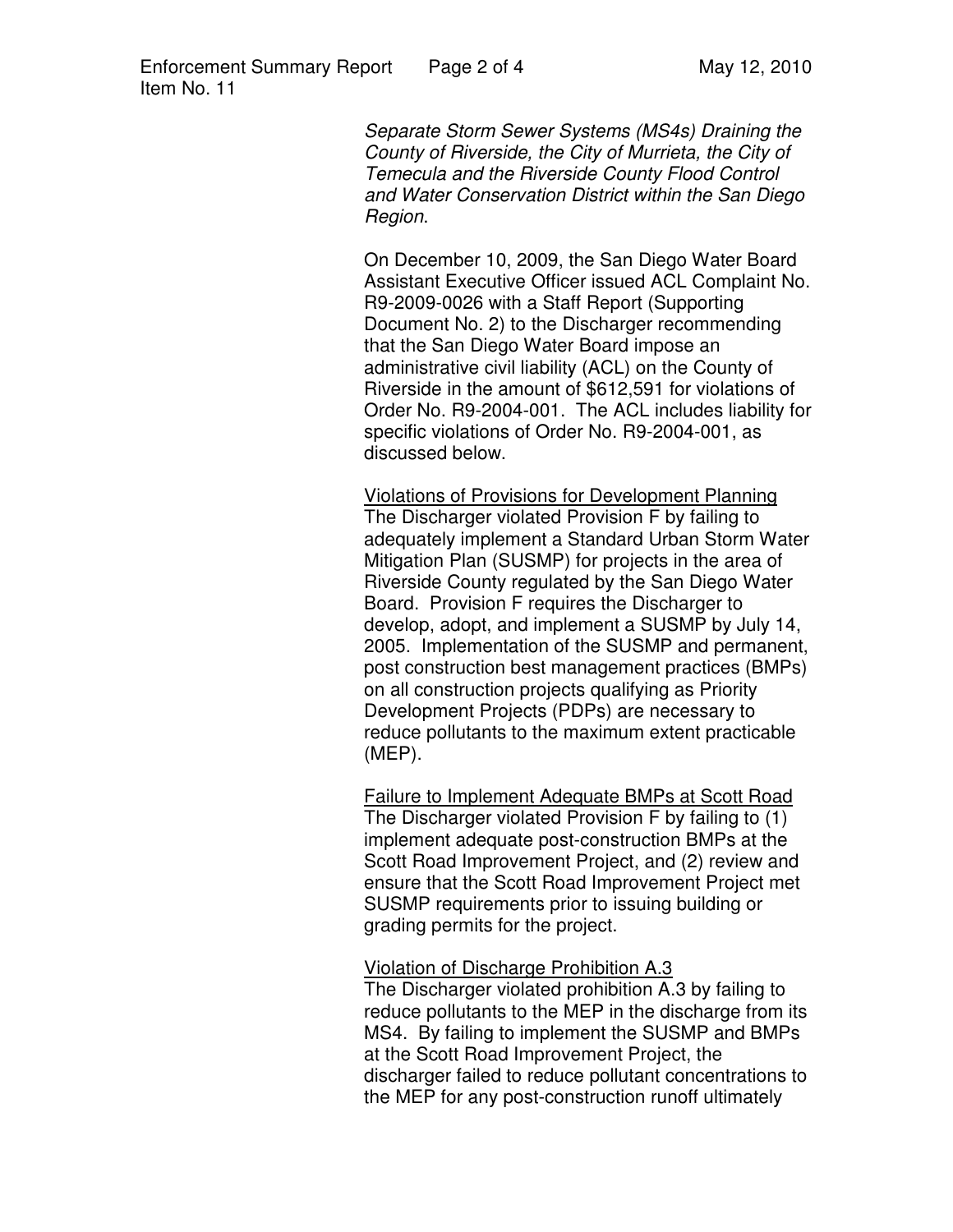discharged from the MS4 system. Between November 27, 2008 (the date construction was completed), and December 10, 2009, the discharger failed to implement adequate BMPs and reduce pollutant concentrations to the MEP standard for a total of 12 days of rainstorm runoff from the Scott Road Improvement Project.

## Status of Compliance

The Discharger completed the following steps to satisfy the terms of the settlement and ensure future compliance with the requirements of Order No. R9- 2004-001:

By letter dated April 23, 2010 (Supporting Document No. 3), the County of Riverside's Assistant County Executive Officer submitted a declaration stating that: a) the County is in compliance with SUSMP provisions as they apply to PDPs and verified that all departments subject to Order No. R9-2004-001 shall effectively implement the provisions of Section F, and b) all departments implementing PDPs shall be prepared to implement the provisions of Section F in the event that a PDP is approved by the County's Board of Supervisors.

The Discharger met with San Diego Water Board staff concerning the enhancement of post-construction BMPs at Scott Road on April 5, 2010. The staff noted that with the exception of one bioswale, the remaining BMPs were adequate for the intended purpose of treating pollutants from the road expansion. The Discharger has committed to fixing the remaining inadequate bioswale. Staff continue to work with the Discharger to ensure this site is in full compliance with Order No. R9-2004-001.

The Discharger has committed to conducting a training workshop by December 31, 2010 (or three months after the issuance of an Order superseding Order No. R9-2004-001) to educate other Copermittees and interested parties on SUSMP provisions.